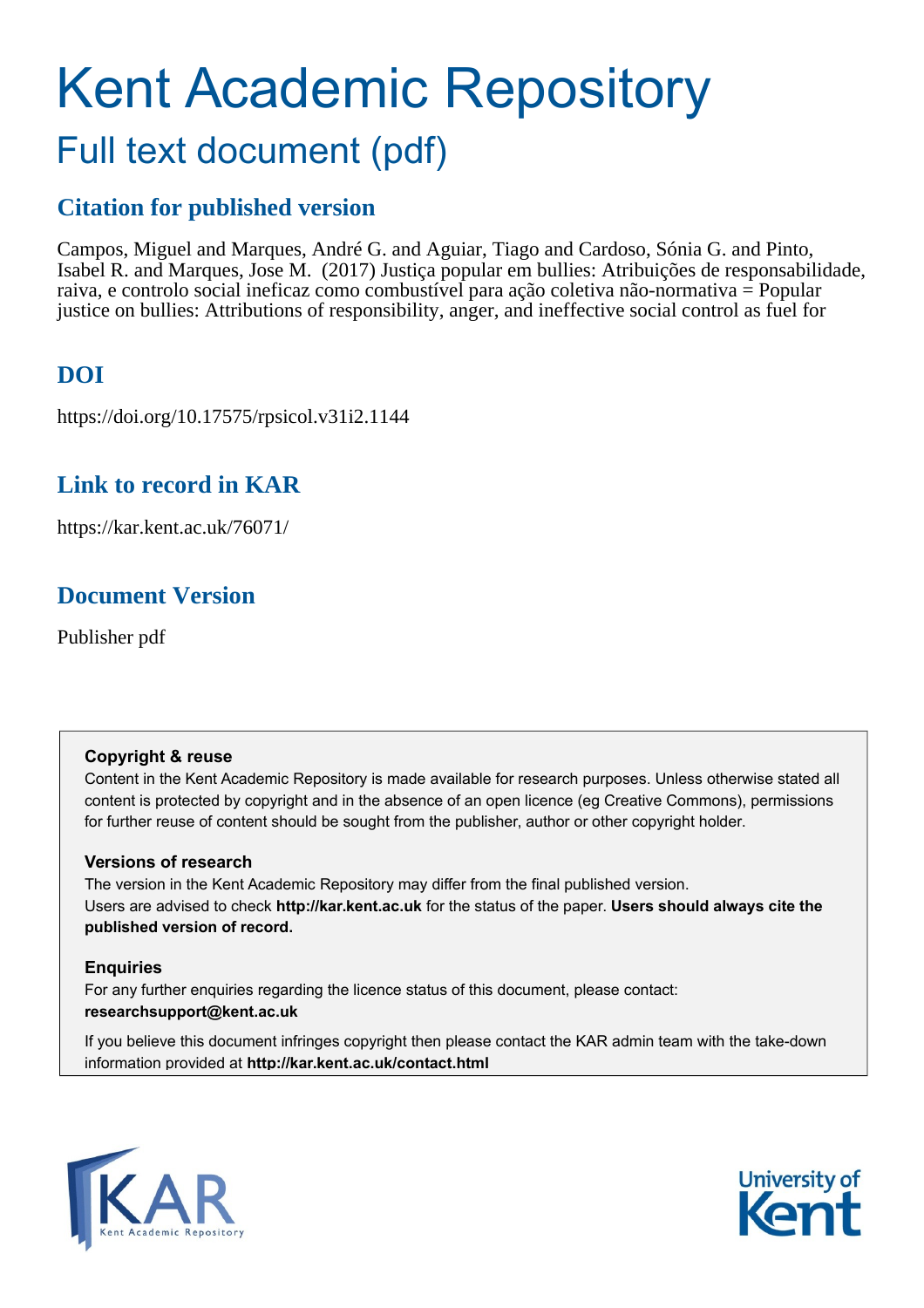# **PSICOLOGIA**

Revista PSICOLOGIA, 2017, Vol. 31(2), 47-56. doi: 10.17575/rpsicol.v31i2.1144

### **Popular justice on bullies: Attributions of responsibility, anger, and ineffective social control as fuel for non-normative collective action**

Miguel Campos<sup>1</sup>, André G. Marques<sup>2</sup>, Tiago Aguiar<sup>1</sup>, Sónia G. Cardoso<sup>3</sup>, Isabel R. Pinto<sup>13</sup>  $&$  Iosé M. Marques<sup>13</sup>

*<sup>1</sup> Faculty of Psychology and Educational Sciences, University of Porto*

*<sup>2</sup> School of Psychology, University of Kent*

*<sup>3</sup> Institute of Social Sciences, University of Lisbon*

**Abstract**: School bullying has seldom been analyzed through the perspective of society in general. However, severe collective reactions often emerge towards bullies when they attract public attention. In this paper, we analyze the process underlying these non-normative forms of collective action triggered by bullying. A survey was presented to 350 Portuguese participants following the release of a viral video depicting a bullying situation. Results showed that assignment of responsibility to the aggressor predicted agreement with popular justice, which was mediated by anger and moderated by perceived ineffectiveness of social control. Specifically, greater responsibility attributed to aggressors yielded greater anger towards them, which, in turn, triggered more agreement with popular justice. Moreover, this effect was stronger for participants who believed that formal social control mechanisms were ineffective. We discuss these results in light of their contribution for tackling bullying, as well as for the literature on deviance, social control and collective action.

#### *Keywords*: *Bullying; Social control; Collective action; Popular justice; Reaction to deviance.*

**Justiça popular em** *bullies***: Atribuições de responsabilidade, raiva, e controlo social ineficaz como combustível para ação coletiva não-normativa:** O *bullying* escolar raramente tem sido analisado através do ponto de vista da sociedade em geral. No entanto, nas situações em que o agressor atrai a atenção mediática, verificam-se reações coletivas muito severas. Neste trabalho, analisámos os processos subjacentes à ação coletiva não-normativa que muitas vezes emerge perante situações de *bullying*. Após um vídeo amador que mostrava uma destas situações se ter tornado viral em Portugal, pedimos a 350 participantes que preenchessem um questionário sobre o tema. Os resultados mostraram que a atribuição de responsabilidade ao agressor predizia a concordância com medidas de justiça popular, e que isto era mediado por emoções de raiva, e moderado pela perceção de ineficácia dos mecanismos de controlo social. Mais especificamente, quanto maior a responsabilidade atribuída ao agressor, maior a raiva sentida, o que levava a um maior grau de concordância com medidas de justiça popular. Para além disso, este efeito era maior para os participantes que acreditavam que os mecanismos formais de controlo social eram ineficazes. Os resultados foram discutidos à luz da sua contribuição para o combate ao *bullying*, e da literatura sobre desvio, controlo social, e ação coletiva.

#### *Palavras-chave: Bullying*; Controlo social; Ação coletiva; Justiça popular; Reação ao desvio.

In May 2015, the Portuguese media and social networks were flooded with a viral video in which a teenage girl, surrounded by her friends, physically abused a defenseless teenage boy. During the 13 minutes of video, the boy passively received 30 slaps, 11 punches and 2 kicks. This case generated feelings of anger and outrage in the general public, and triggered a wave of solidarity with the victim. Interestingly, many people also reported their willingness to punish the bully, ranging from mere expression of indignation on social media to more raging actions, such as revealing private information about the aggressor and vowing to punish her proportionally to the suffering she caused to the victim. It appeared that everyone was interested in restoring justice by their own hands in the days that followed the release of the footage.

It was precisely this general motivation that captured our attention and inspired us to conduct the present study. Why did some people feel the need to take justice into their own hands? In the present paper we argue that assigning responsibility to bullies should trigger anger towards them, culminating in

 $\overline{a}$ 

<sup>1</sup> Address for correspondence: Miguel Campos, Social Psychology Research Group, Faculty of Psychology and Educational Sciences, University of Porto, R. Alfredo Allen, P-4200-135, Porto, Portugal. E-mail: mcampos@fpce.up.pt.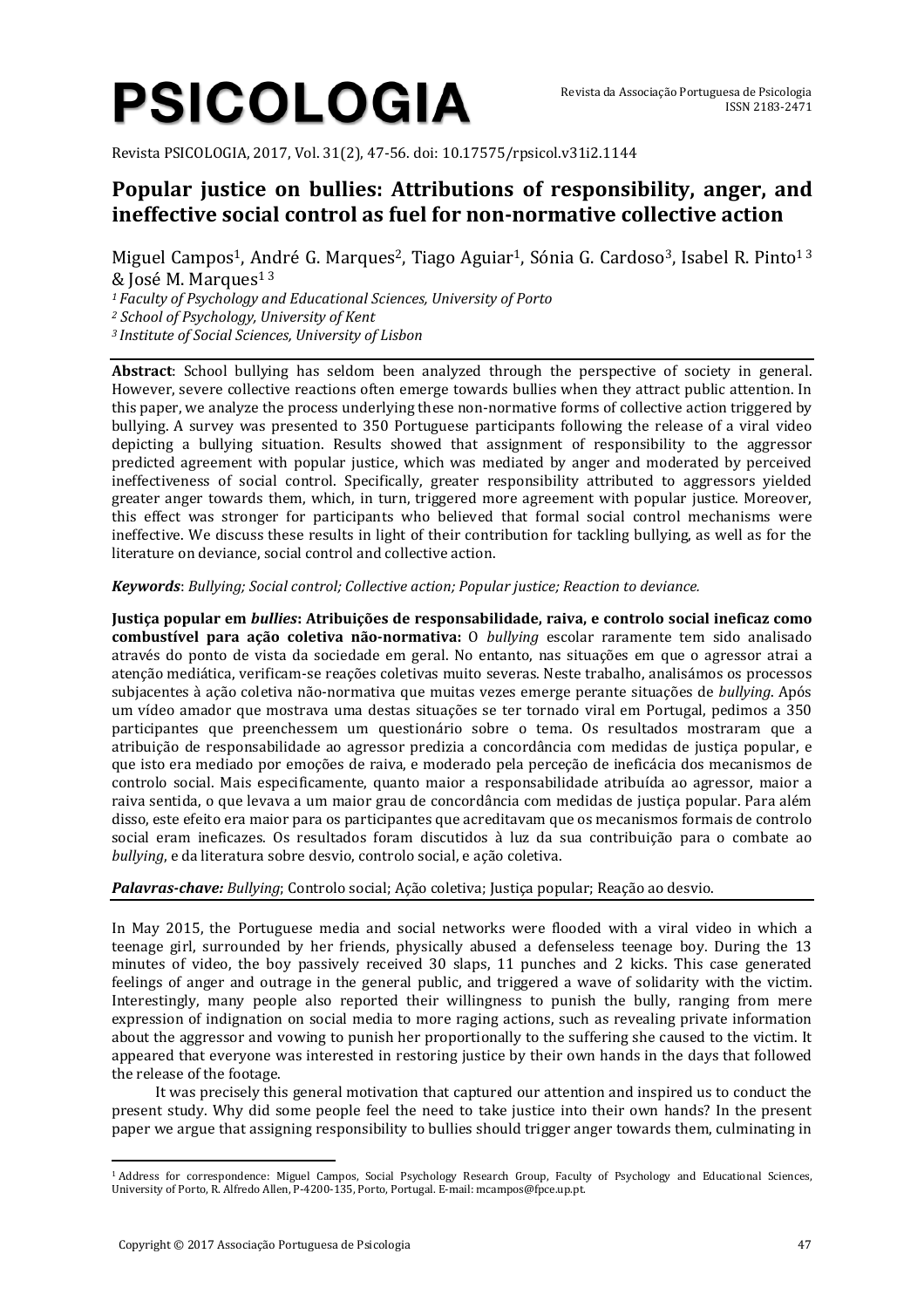a stronger agreement with popular justice – a non-normative collective action of punishment. Furthermore, we propose that such punitive action is more likely to occur as a compensatory response for the perceived ineffectiveness of formal social control mechanisms aimed to prevent and to sanction bullying.

#### **Bullying as a social problem**

Although only specific cases reach the media and gather general awareness, bullying in schools has increasingly become a focus of concern for educators and social policy-makers (Hymel, Schonert-Reichl, Bonnano, Vaillancourt, & Rocke Henderson, 2010). For example, a cross-national study involving 27 countries found that, among 13 year-old pupils, between 1% and 10% admitted they had bullied others at least once a week during the school term. This percentage rose to an alarming 12% to 64% of teenagers who admitted that they have occasionally bullied others during the same period (Krug, Dahlberg, Mercy, Zwi, & Lozano, 2002). In Portugal, 38,7% of pupils reported that they had been provoked by others at school at least on a weekly basis, whereas 30,9% admitted that they regularly provoked their schoolmates (Matos, Simões, Camacho, Reis, & Equipa-Aventura-Social, 2015).

Bullying can have short- and long-term consequences for both victims and bullies (Adams & Lawrence, 2011; Gini & Pozzoli, 2009; Olweus, 1991, 1994). For example, victims of bullying may experience anxiety, depression, psychological distress, physical illness symptoms, eating disorders, poor social adjustment, or school absenteeism in the short-run, and they may never fully recover from these effects in later life stages (Rigby, 2003; Smokowski & Kopasz, 2005). On their side, school bullies are more likely to have criminal records in the future, particularly for violent crimes (Olweus, 1991).

Traditionally, bullying has been analyzed through the perspectives of the bullies (e.g., Baldry & Farrington, 2000; Olweus, 1978), of the victims (e.g., Green, Collingwood, & Ross, 2010; Theriot, Dulmus, Sowers, & Johnson, 2005), or of the (potential) bystanders of bullying situations (e.g., Correia, Alves, Almeida, & Garcia, 2010; Obermann, 2011; Thornberg & Jungert, 2013). We believe that the perspective of the general public should also be considered in order to effectively tackle this social problem. Indeed, society in general (including family, teachers, policy-makers, and others) plays a significant role in having children and adolescents understand the consequences of these aggressive behaviors. This is especially important when considering that repeated exposure to bullying may increase children's tolerance to it, because they progressively perceive the aggressions as less immoral (Hymel & Bonanno, 2014). As these bullying cases gather more attention and become more salient, people's perception about the effectiveness of the formal mechanisms responsible for dealing with such problems may wane. Some people may not even be aware of the existing mechanisms responsible for dealing with bullying. As a means to compensate for this perceived absence, or ineffectiveness, of social control mechanisms, individuals may be prompted to take measures, including informal collective action (Strelan & van Prooijen, 2013). Given that bullying is generally considered a deviant behavior, and because literature on reaction to deviance has recently shifted their focus to the effects of the social control mechanisms on the reactions towards deviant members, this literature should provide a pertinent framework for a better comprehension of this phenomenon.

#### **Deviance and social control mechanisms**

There is compelling evidence that individuals are particularly derogative towards members of their group who act in a deviant way (Marques & Páez, 2008; Marques, Yzerbyt, & Leyens, 1988; cf. also Jetten & Hornsey, 2014, for a review). According to sociologist Émile Durkheim (1893), deviance is an important – even indispensable – mechanism for maintaining cohesion in society. Based on this approach, scholars have demonstrated that by expressing outrage and disapproval regarding deviance, normative members increase their compliance with the group's normative system, and reinforce their solidarity to the group (e.g., Erikson, 1962; Garland, 1996; Gibbs, 1977; Hamilton & Rauma, 1995; Harris & Hill, 1982; Inverarity, 1980). Similarly, Marques and colleagues (Marques, Abrams, Páez, & Hogg, 2001; Marques & Páez, 2008; Pinto, Marques, Levine, & Abrams, 2010) sustain that reacting to deviant ingroup members allows individuals to increase their adherence to the violated norm (Pinto, Marques, Levine, & Abrams, in press) and to restore a legitimated positive social identity (Marques & Páez, 2008).

In line with this idea, in a recent set of studies, Pinto, Marques, and Páez (2015) have shown that participants who believed that their country was effective in detecting and punishing criminals reported higher hope and optimism about that country's prospects, more positive related emotions and, ultimately, a stronger national identification than did participants who believed that the country's social control mechanisms were ineffective. However, there is also evidence that disbelief in the group's ability to control deviance may lead normative members to try and compensate for the frailty of social control mechanisms, by engaging in informal punitive action against the deviants, as a mean to restore a sense of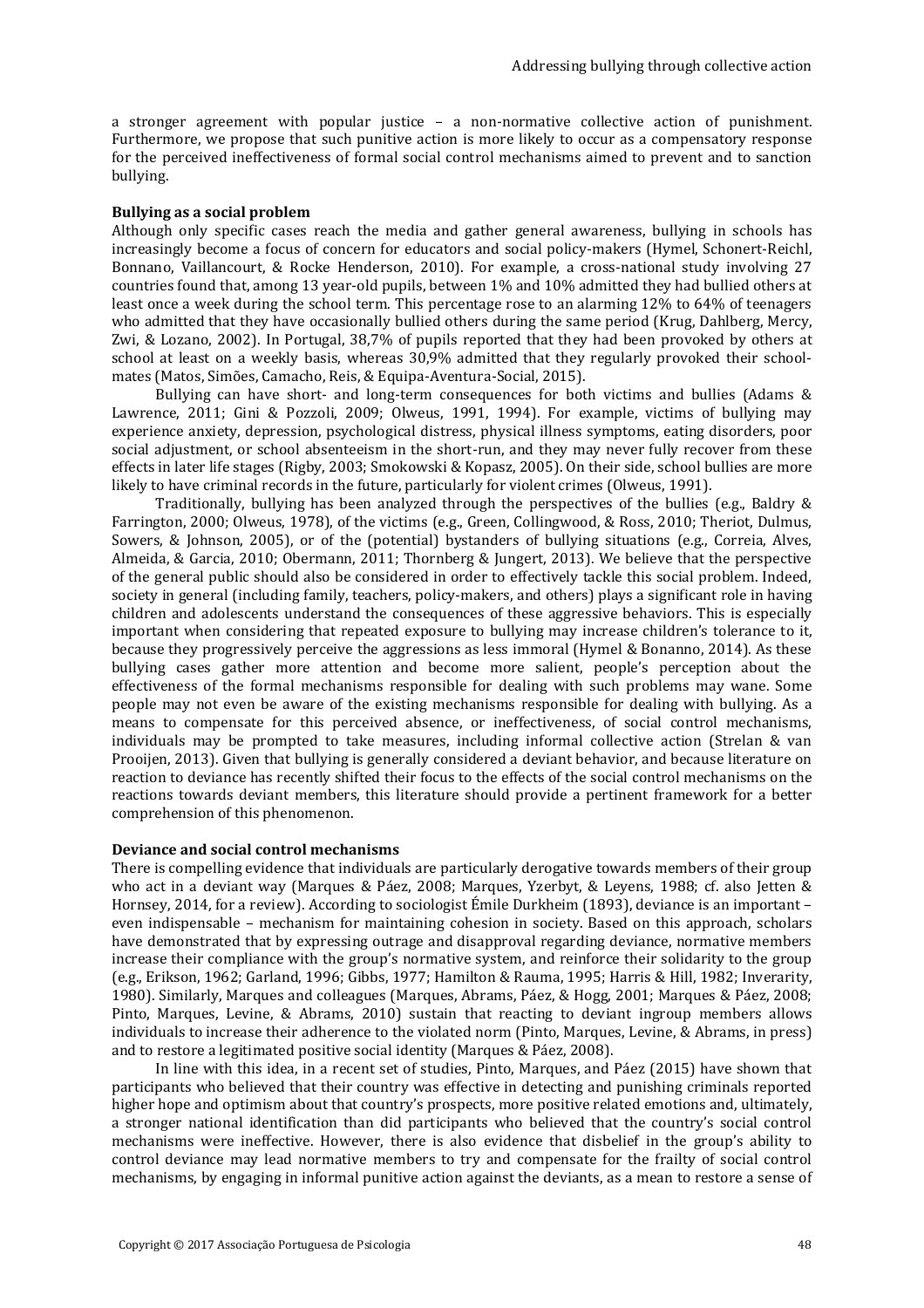justice and a positive ingroup image (Carlsmith & Darley, 2008; Carlsmith, Darley, & Robinson, 2002; Marques, Abrams, & Serôdio, 2001; Strelan & van Prooijen, 2013). By engaging in compensatory punishment, group members should increase their well-being, their commitment to the group's normative positions, and their self-definition as ingroup members (De Rivera & Páez, 2007; Fredrickson, 2009; Marques, Abrams, Páez, & Martinez-Taboada, 1998; Sani, Bowe, Herrera, Manna, Cossa, Miao, & Zhou, 2007; Swann, Gómez, Seyle, Morales, & Huici, 2009).

#### **Non-normative collective action**

Collective action can take various forms (for a review, cf. Becker & Tausch, 2015). Tausch and colleagues (2011) differentiate between normative forms of collective action (i.e., actions taken through generally accepted channels, such as political participation or organized peaceful protests) and non-normative actions (i.e., actions taken through unaccepted ways, such as violence or terrorism). The authors argue that non-normative collective action is more likely to arise when individuals feel that their group is powerless in addressing some social issue and in influencing the authorities that have primary responsibility to deal with that issue (cf. van Zomeren, Postmes, & Spears, 2008). Furthermore, through these intense informal punitive reactions, the group may still achieve a sense of justice (Strelan & van Prooijen, 2013). Therefore, support for non-normative collective actions (e.g., popular justice) may function as a compensatory mechanism to deal with the perceived ineffectiveness of formal social control mechanisms (Marques, Pinto, Leite, Randsley de Moura, Van Prooijen, & Marques, under review).

Non-normative collective action is often driven by strong negative emotions, particularly anger and contempt, the former being usually associated with short-term outrage, and the latter predicting longer lasting feelings of injustice (Becker & Tausch, 2015). Although Becker and Tausch (2015) argue that non-normative collective actions are motivated by contempt, they also highlight that anger predicts spontaneous and impulsive aggressive behaviors (cf. van Stekelenburg, Klandermans, & van Dijk, 2011). Attribution of blame to an external person or entity is also an important trigger of collective actions (Javeline, 2003; Simon & Klandermans, 2001). In addition, attributions of this kind are often paired with feelings of anger (Quigley & Tedeschi, 1996).

#### **OVERVIEW AND HYPOTHESES**

In the present study, we focus on one particular manifestation of non-normative collective action (cf. Tausch et al., 2011): the willingness to take justice into one's own hands, as is the case of the so-called "lynching" or "popular justice". According to de la Roche (1996), this kind of collective action differs from other types of collective aggression in two dimensions: liability (i.e., groups or individuals are accountable for their wrongdoing) and organization (i.e., actions are relatively spontaneous and unorganized). Throughout this paper, we will refer to this manifestation of non-normative collective action as popular justice.

We believe that, in the case of bullying, people may be prone to engage in popular justice. First, popular justice requires assignment of blame to a person or entity (de la Roche, 1996; cf. also Javeline, 2003; Simon & Klandermans, 2001). Because society in general considers bullying as deviant behavior, responsibility for such deviant acts should be particularly attributed to the aggressors. Second, both the assignment of blame (Quigley & Tedeschi, 1996) and the adherence to collective action (Becker & Tausch, 2015; van Stekelenburg et al., 2011) are associated with feelings of anger. Finally, people may not be entirely aware of the social control measures that are predicted to be implemented when cases of bullying occur or believe that these mechanisms are ineffective in dealing with them. Therefore, popular justice may emerge as an alternative compensatory action to exert social control, either to help address the problem when authorities fail to do so (van Zomeren et al., 2008), or to achieve a sense of justice (Strelan & van Prooijen, 2013).

Specifically, we expect that the more participants assign blame to the bullies, the more they will agree with punitive collective action (i.e., popular justice) towards the aggressors to the extent that the situation triggered feelings of anger in the participants. Finally, anger should lead to agreement with popular justice, especially when participants perceive the group to be ineffective in controlling bullying. In brief, we propose a moderated-mediation regression model, in which attribution of responsibility for the bullying behavior to the aggressors is the predictor variable, agreement with popular justice is the dependent variable, and anger and perceived effectiveness of social control are, respectively, the mediator and the moderator.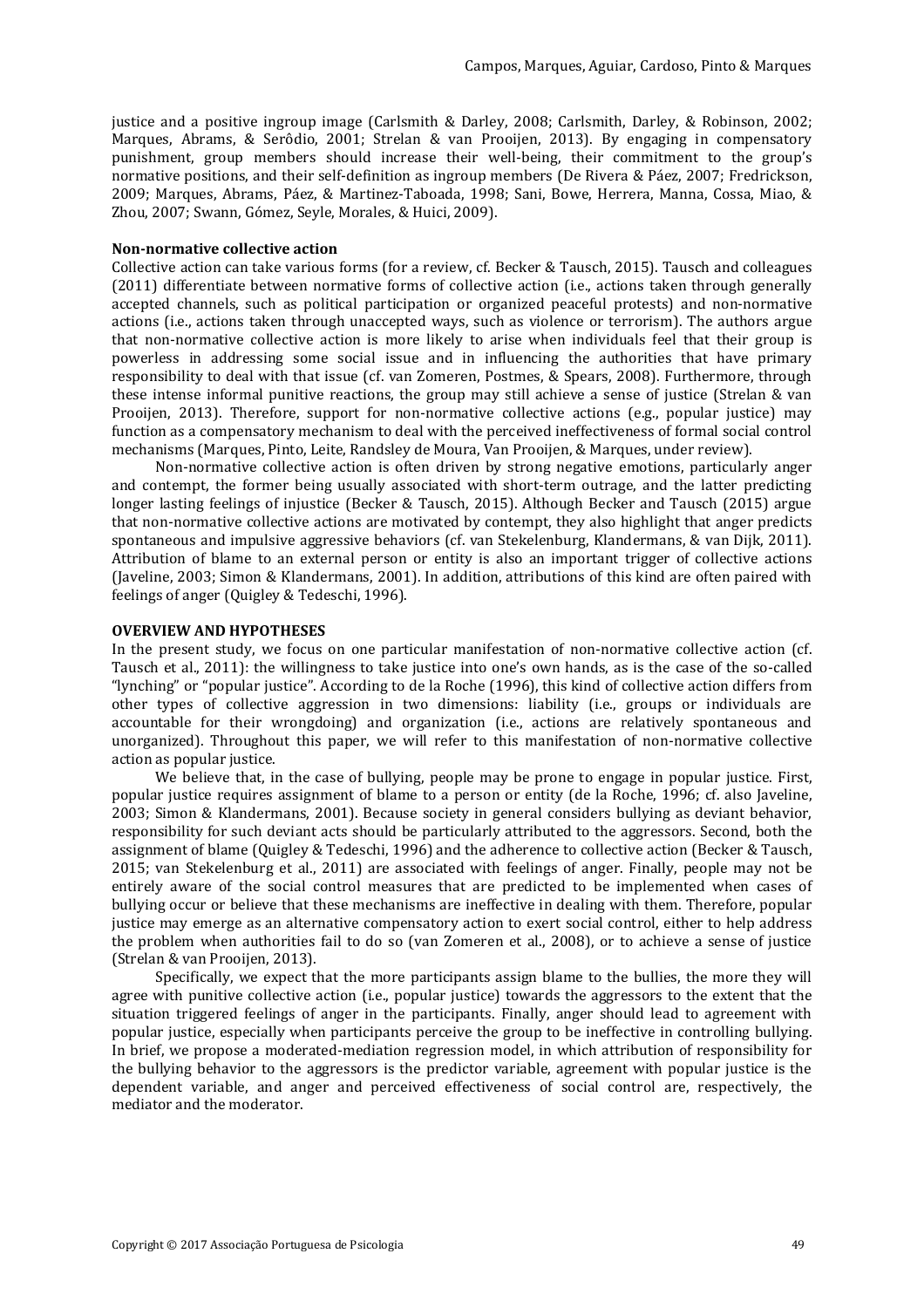#### **METHOD**

#### **Participants**

Participants were 350 Portuguese citizens (92 men and 258 women) who agreed to answer an online survey conducted through email and social network websites. Participants' age ranged from 18 to 71 (*M* = 24.71, *SD* = 7.96). All participants gave their informed consent before answering the questionnaire, and were told they were free to abandon their participation in the study anytime.

#### **Materials and Procedure**

The survey was conducted in the days that followed the release of a video footage featuring a blatant bullying episode which took place close to a secondary school in Portugal, in which a teenage girl brutally assaulted a boy while surrounded by her schoolmates. The video went viral and was subject of thorough discussion in the social media and networks. In order to frame the study, the survey initially highlighted that bullying in schools was an important problem and that the present research was aimed at better understanding that phenomenon. No direct reference to the particular bullying case was made throughout the study.

We first asked participants to think about any bullying episodes that they knew personally and to indicate to whom they assigned responsibility for the occurrence of such episodes, how angry they felt towards bullies, how effective they perceived the formal authorities to be in detecting and judging those cases, and how much they agreed with handling this problem through popular justice. Finally, we collected some demographics and thanked participants for their collaboration.

#### **Measures**

#### *Attribution of Responsibility*

Participants reported to what extent they considered different persons or entities to be responsible for the occurrence of school bullying (1 = *I completely disagree*, 7 = *I completely agree*): "The school"; "The parents of the victims"; "The parents of the aggressors"; "The victims"; and "The aggressors".

#### *Anger*

We measured anger by asking participants how much anger they felt towards the aggressors in bullying situations (1 = *None*; 7 = *Very much*).

#### *Perceived Effectiveness of Social control*

Three items tapped on participants' beliefs about the authorities' effectiveness in dealing with the bullying phenomenon (1 = *I completely disagree*, 7 = *I completely agree*): "I believe that the authorities are capable of doing justice in cases of bullying"; "The measures adopted by the authorities are sufficient to deal with bullying cases"; "The measures adopted by the authorities are sufficient to detect bullying cases". We averaged these items' scores to a Perceived Effectiveness of Social Control index (*Cronbach's α*  $= .81$ ).

#### *Agreement with Popular Justice*

Four items tapped participants' agreement with popular justice (1 = *I completely disagree*, 7 = *I completely agree*): "Sometimes it is better to take justice into one's own hands"; "People should organize themselves in order to physically punish the aggressors"; "Sometimes, popular justice is the best option"; "Popular justice would be the most adequate solution for cases like these". We averaged these items' scores to an Agreement with Popular Justice index (*Cronbach's α* = .90).

#### **RESULTS**

#### **Measures**

#### *Attribution of Responsibility*

Descriptive results on Attribution of Responsibility scores show that participants believe that the aggressors are the most accountable for bullying situations (in all comparisons between Aggressors' Responsibility and all other responsibility factors, *p* always < .001); see Table 1. In addition, we conducted a multiple linear regression analysis in order to ascertain which type of attribution accounted for higher variability in Agreement with Popular Justice. As expected, results show that Aggressors' Responsibility was the only significant predictor of Agreement with Popular Justice, *β* = .15, *t* = 2.71, *p* = .007 (for all other factors, *β* ≤ .11, *t* ≤ 1.75, *p* ≥ .081).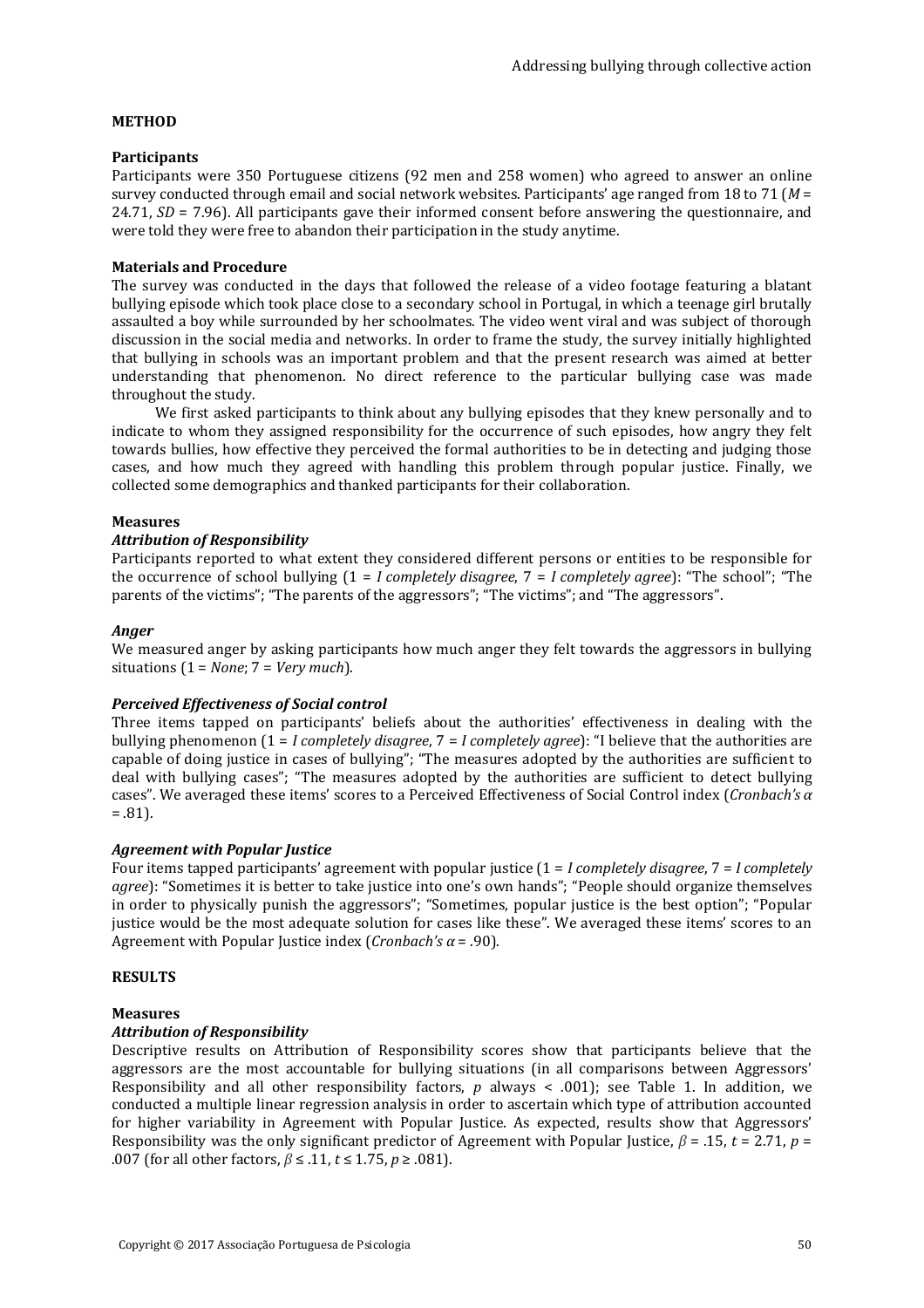| <b>Attribution of Responsibility</b> | M    | SD   |
|--------------------------------------|------|------|
| The school                           | 3.84 | 1.59 |
| The parents of the victims           | 2.27 | 1.33 |
| The parents of the aggressors        | 4.98 | 1.38 |
| The victims                          | 2.02 | 1.30 |
| The aggressors                       | 6.31 | 1.07 |

**Table 1**. Means and standard deviations for the Attribution of Responsibility items.

#### *Anger*

A one sample *t*-test showed that the score of Anger was significantly higher than 4, the scale midpoint (*M*  $= 5.09$ , *SD* = 2.03),  $t(349) = 10.05$ ,  $p < .001$ ), indicating that bullying cases trigger great levels of anger in participants.

#### *Perceived Effectiveness of Social Control*

In line with our expectations, participants perceived formal social control measures of bullying cases in the country to be ineffective. Indeed, a one sample *t*-test conducted on the Perceived Effectiveness of Social Control score revealed significantly low values ( $M = 2.76$ ,  $SD = 1.13$ ),  $t(349) = -20.67$ ,  $p < .001$ , as compared to the mid-point of the scale (4).

#### *Agreement with Popular Justice*

Finally, participants reported low Agreement with Popular Justice  $(M = 2.28, SD = 1.36)$ . This is not surprising, considering that the items measuring this, are of an extreme punitive nature and are directed at bullies in schools who are, still, fundamentally children and teenagers. Although we had no specific expectations regarding this relatively low score, it is reasonable to suppose that participants consider engagement in informal punishment as a generally socially undesirable conduct.

#### **Mediation Analyses**

We propose a moderation-mediation regression model in which Aggressors' Responsibility is the predictor, Agreement with Popular Justice is the dependent variable, Anger is the mediator, and Perceived Effectiveness of Social Control is the moderator of the association between Anger and Agreement with Popular Justice. We expected that the more the aggressor is perceived to be responsible for the bullying behavior, the higher should be the participants' level of anger. In turn, the angrier participants feel towards the aggressor, the more agreement with popular justice they should report. This association should, nevertheless, be stronger for participants who consider institutional mechanisms of social control to be ineffective than for participants who report more confidence in these mechanisms.

#### *Mediation role of Anger on the association between Aggressors' Responsibility and Agreement with Popular Justice and Moderation role of Perceived Effectiveness of Social Control*

We first conducted Pearson's product-moment correlations between the measures that compose our model. As expected, all are significant; see Table 2.

| 1. Aggressors' Responsibility                | $.29***$                 | $-.09$    | $14**$                   |
|----------------------------------------------|--------------------------|-----------|--------------------------|
| 2. Anger                                     |                          | $-.20***$ | $.31***$                 |
| 3. Perceived Effectiveness of Social Control |                          |           | $-.21***$                |
| 4. Agreement with Popular Justice            | $\overline{\phantom{0}}$ | -         | $\overline{\phantom{a}}$ |

**Table 2**. Pearson Correlation Matrix for measures included in the Mediated-Moderation Model.

*Note*. \*\*\**p* < .001; \*\**p* < 0.01; \**p* ≤ .05

This correlations pattern allows us to proceed with the moderated-mediation analysis. Thus, we tested our proposed model (PROCESS; Model 14, with 10,000 bootstrap; see Hayes, 2013). This model (see Figure 1) significantly explained Agreement with Popular Justice,  $F(4, 345) = 15.11$ ,  $p < .001$ , and accounted for 14.90% of the total variance. In line with our prediction, the moderated-mediation model is statistically significant (index of moderated-mediation  $b = -0.06$ ,  $SE = 0.02$ ,  $95\%$  CI =  $[-0.11, -0.03]$ ). Moreover, Perceived Effectiveness of Social Control significantly interacts with Anger in predicting Agreement with Popular Justice (interaction effect between the mediator and the moderator: *b* = -0.11, *SE*  $= 0.03$ ,  $t = 3.59$ ,  $p < .001$ , 95% CI = [-0.17, -0.05]). This interaction shows that the mediating effect is relevant for participants that most perceived the group to be ineffective in dealing with bullying (-1SD, b  $= 0.18$ , SE = 0.04, 95% CI = [0.11, 0.27], but not for participants with high perceived efficacy [1SD, b =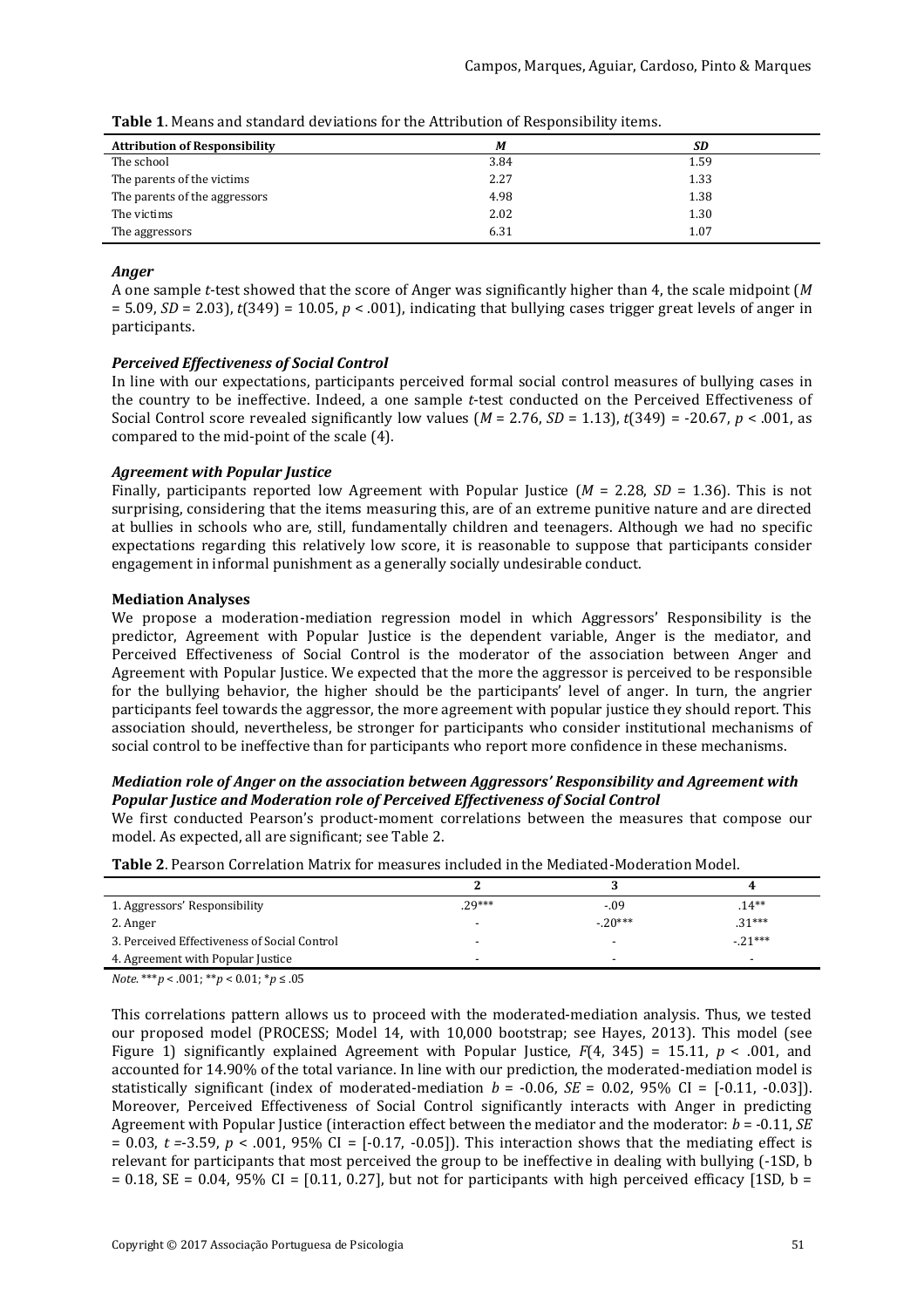0.04,  $SE = 0.03$ ,  $95\%$  CI = [-0.09, 0.09]). As expected, the model fully accounts for the association between Aggressors' Responsibility and Agreement with Popular Justice (direct effect:  $b = 0.04$ ,  $SE = 0.07$ ,  $t < 1$ ). In brief, a stronger responsibility attributed to aggressors yields more anger towards them, which, in turn, triggers more agreement with popular justice. Moreover, this effect is stronger for participants who believe that formal social control mechanisms are ineffective.



*Note*. \*\*\**p* < .001; \*\**p* < 0.01; \**p* ≤ .05

**Figure 1.** Model testing the hypothesis that Anger mediates the association between Aggressor Responsibility and Agreement with Popular Justice, with Perceived Effectiveness of Social Control acting as the moderator.

#### **DISCUSSION**

In the present work, we were interested in studying the processes underlying the collective punishment of bullies. We argued that agreement with popular justice is fueled by the attribution of responsibility to aggressors, the anger directed at them, and the perceived ineffectiveness of social control mechanisms in dealing with this issue. Overall, the findings are consistent with our hypotheses. Firstly, our results showed that, although people may perceive other factors to account for bullying, they considered aggressors as the most responsible among the persons or institutions that play a direct or indirect role in the bullying phenomenon. Secondly, results supported the idea that bullying is associated with anger directed at the aggressors, and that such anger interacts with the perceived ineffectiveness of formal social control mechanisms. Indeed, greater levels of anger towards aggressors predicted higher agreement with popular justice, especially when people believed that formal social control mechanisms were not effective.

From a more general standpoint, the present findings may shed further light on the processes underlying deviance, social control and collective action, as well as contribute to better comprehend and tackle bullying.

#### **Social control of deviance and collective action**

Our findings extend prior knowledge regarding the importance of effective social control mechanisms. Pinto and colleagues (2015) had already posited that the perception that formal mechanisms of social control are ineffective in dealing with deviance triggers negative outcomes for both individuals and groups, in the sense that they perceive the group as more anomic, perceive the future with less hope and optimism, and decrease their bonds with the group. However, and in line with literature that proposes that ineffective social control may lead to the adoption of compensatory action (e.g., Carlsmith & Darley, 2008; Carlsmith et al., 2002; Strelan & van Prooijen, 2013), our findings suggest that popular justice may be a relevant group response to take into account in research on compensatory action. Indeed, participants in our study were more willing to advocate popular justice towards the aggressors the more they perceived the social control system as ineffective in preventing and sanctioning bullying. Importantly, popular justice refers to taking justice into ones' own hands, which suggests that participants were interested in sanctioning a behavior that would, otherwise, remain unpunished. This idea fits the functionalist approach to deviance (Durkheim, 1893; cf. also Marques & Páez, 2008), in the sense that participants appeared to believe that punishing deviants was necessary to maintain social order and restore justice, a core value to national groups.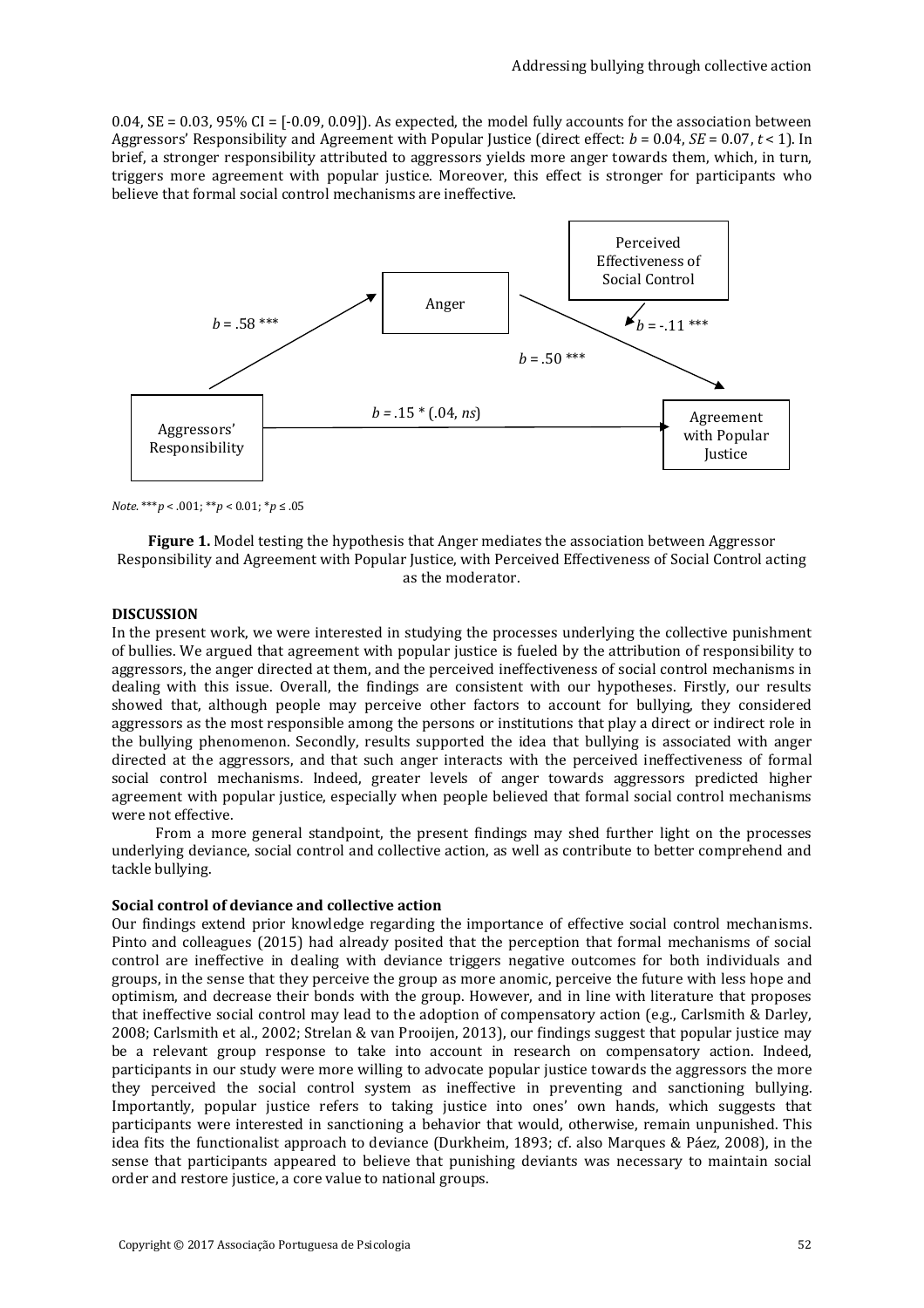The present study also contributes to the understanding of the emergence of non-normative collective action. As noted before, collective action can take various forms, including normative and nonnormative forms (Becker & Tausch, 2015; Tausch et al., 2011). In this paper, we focused on one example of non-normative collective action: the agreement with popular justice, which requires attribution of liability to the aggressor and a spontaneous collective movement (de la Roche, 1996). We considered it as the willingness to compensate for the absence of an effective means to maintain social order, although done through potentially violent means. The mediated-moderation found in this work also fits with literature that suggests that non-normative collective actions should be associated with anger (Becker & Tausch, 2015), and that this anger should be channeled to collective action when individuals feel powerless in having authorities properly address the issue in question (van Zomeren et al., 2008).

Importantly, our study reinforces the need to pursue a thorough study of popular justice manifestations. As far as we know, popular justice is a topic that does not capture much attention among scholars, particularly in the social psychological domain. However, it is a phenomenon that does, indeed, occur, as illustrated by our study and by the case that introduced this paper. Moreover, the expansion of internet and social media may provide new contexts for the engagement in collective action, and namely, in popular justice (for a review, cf. Spears & Postmes, 2015). Because of its recent nature, internet and social media phenomena, such as online activism, are still understudied. Indeed, there is evidence that the so-called *new media* (e.g., social networks) provide a depersonalized context (Postmes, 2009; Spears & Postmes, 2015) that allows immediate and interactive communication, which can ultimately lead to collective action (Castells, 2015), and more specifically to *cyberhate* (Douglas, 2009). For these reasons, harsh manifestations of popular justice, as well as other non-normative types of collective action, should receive greater attention from academics.

#### **Tackling the social problem of bullying**

Researchers working on bullying acknowledge it as a complex social problem, and often recommend a holistic analysis of the issue, not restricted to the bullies, to the victims, or to the bystanders (e.g., Hymel, Rocke-Henderson, & Bonanno, 2005; Smith, Pepler, & Rigby, 2004; Swearer & Doll, 2001; Vernberg & Biggs, 2010). In addition, other researchers suggest that greater exposure to bullying can increase the perception of this behavior as less immoral – thus more acceptable – among children and adolescents (Gini, 2006). This, in turn, not only affects youngsters' attitudes towards bullies (Almeida, Correia, & Marinho, 2009), but also increases the likelihood of more bullying in the future (Hymel & Bonanno, 2014), and decreases the likelihood of peers intervening to defend victims from aggressions (Obermann, 2011).

Our study complements the aforementioned literature by showing that broader societal characteristics can have a relevant role in controlling and responding to bullying. According to our results, bullying is, indeed, an overall deviant, unacceptable behavior which generates great outrage and anger among people, particularly directed at bullies. The consensually-shared conscience of how unacceptable such behaviors are, if successfully conveyed to children and adolescents, may contribute to increase the perception of immorality of such acts and, in the long run, decrease the prevalence of this phenomenon. We expect our work to contribute to help tackling this social problem.

#### **Limitations and future studies**

The present study has some limitations that should be addressed in future studies on this subject. Particularly, although we are confident that the majority of participants evoked the specific case of bullying that was salient at the time of data collection, the task instructed participants to evoke cases of bullying that they were aware of. For this reason, we cannot assume that participants evoked the same event, which may have influenced our results. Another limitation is that the questionnaire did not offer an option to ascribe blame to bystanders, who are frequently present in bullying situations and were also present in the event that inspired this study. Because of their passiveness in performing immediate social control over the aggressors, bystanders might also share blame for these bullying situations. Finally, because blaming the victim is a common psychological phenomenon, future studies could also assess the emotions directed at the victims, and analyze whether blaming them has an impact on collective action.

#### **CONCLUSIONS**

Based on the present work, as well as on the literature on collective action (e.g., de la Roche, 1996), popular justice appears to be the last resort to restore social order. This is particularly problematic for bullying, considering that aggressors are, fundamentally, children and adolescents, most of them underage and, thus, legally unaccountable for their actions. Our work suggests that prevention of positive attitudes towards popular justice could be achieved by developing legislation aimed at formally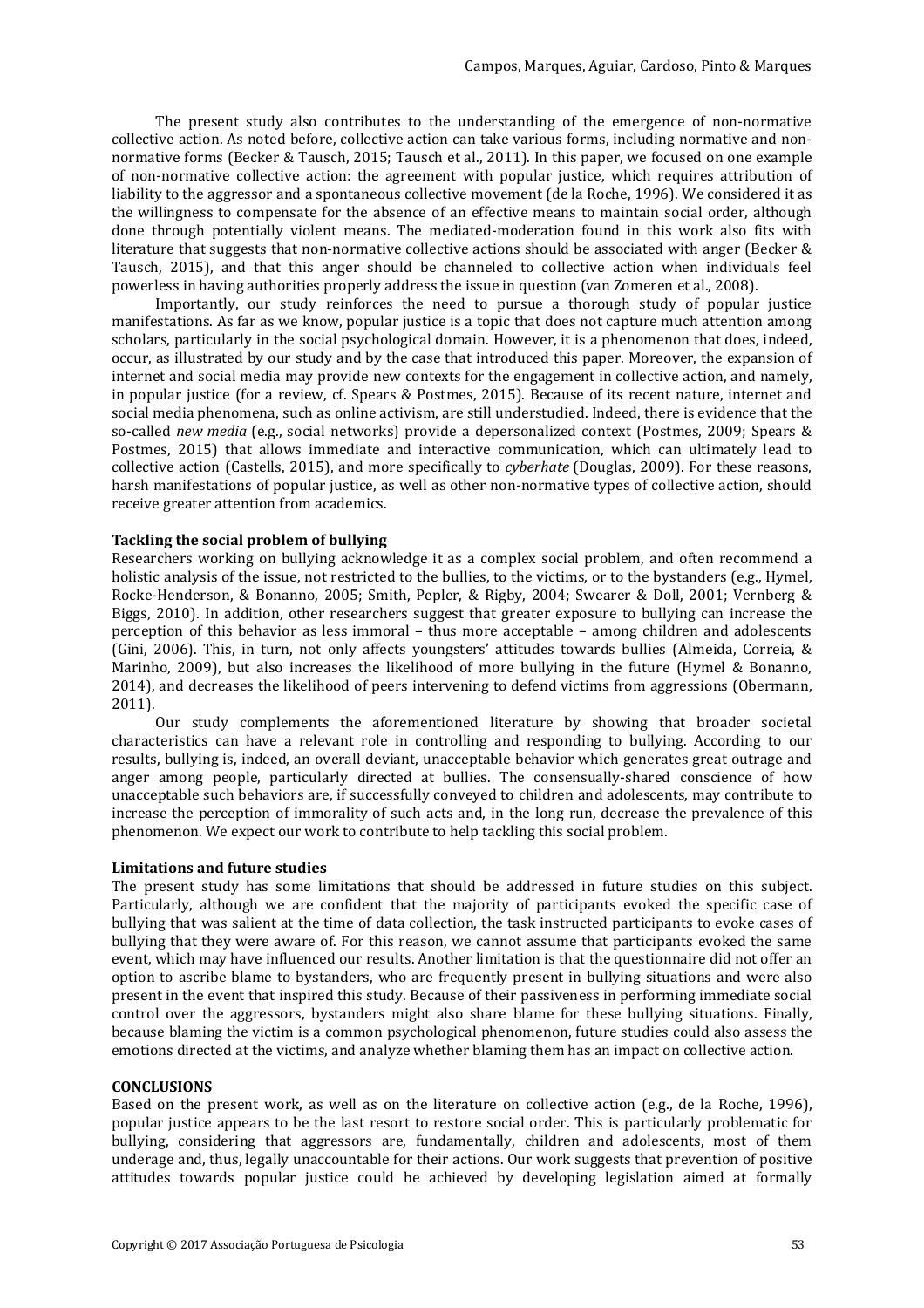sanctioning bullies, regardless of their age. Also importantly, society should be aware of the existing formal mechanisms of social control, as well as of their effectiveness. We suggest, thus, that formal authorities put greater effort in conveying the message that bullying does not go unpunished.

To conclude, the aim of our paper was to understand how bullying, a phenomenon with increasing awareness, can provoke agreement with popular justice actions aimed at compensating for the ineffectiveness of social control of bullying. Our findings highlighted not only the pertinence in considering the society's perspective in general to properly address the issue of bullying, but also the need to pursue the scientific study of popular justice as a non-normative form of collective action.

#### **REFERENCES**

- Adams, F. D., & Lawrence, G. J. (2011). Bullying victims: The effects last into college. *American Secondary Education, 40*(1), 4.
- Almeida, A., Correia, I., & Marinho, S. (2009). Moral Disengagement, Normative Beliefs of Peer Group, and Attitudes Regarding Roles in Bullying. *Journal of School Violence, 9*(1), 23-36. http://dx.doi.org/10.1080/15388220903185639
- Baldry, A. C., & Farrington, D. P. (2000). Bullies and delinquents: personal characteristics and parental styles. *Journal of Community & Applied Social Psychology, 10*(1), 17-31. http://dx.doi.org/10.1002/(SICI)1099-1298(200001/02)10:1<17::AID-CASP526>3.0.CO;2-M
- Becker, J. C., & Tausch, N. (2015). A dynamic model of engagement in normative and non-normative collective action: Psychological antecedents, consequences, and barriers. *European Review of Social Psychology, 26*(1), 43-92. http://dx.doi.org/10.1080/10463283.2015.1094265
- Carlsmith, K. M., & Darley, J. M. (2008). Psychological Aspects of Retributive Justice. *Advances in experimental social psychology* (Vol. 40, pp. 193-236): Academic Press. https://doi.org/10.1016/S0065-2601(07)00004-4
- Carlsmith, K. M., Darley, J. M., & Robinson, P. H. (2002). Why do we punish?: Deterrence and just deserts as motives for punishment. *Journal of Personality and Social Psychology, 83*(2), 284-299. http://dx.doi.org/10.1037/0022-3514.83.2.284
- Castells, M. (2015). *Networks of outrage and hope: Social movements in the Internet age*. Cambridge: Polty Press.
- Correia, I., Alves, H., Almeida, A., & Garcia, D. J. (2010). Norms regarding secondary victimization of bullying victims: Do they differ according to the victim's categorization? *Scandinavian Journal of Psychology, 51*(2), 164-170. http://dx.doi.org/10.1111/j.1467-9450.2009.00732.x
- de la Roche, R. S. (1996). Collective violence as social control. *Sociological Forum, 11*(1), 97-128. http://dx.doi.org/10.1007/bf02408303
- De Rivera, J., & Páez, D. (2007). Emotional Climate, Human Security, and Cultures of Peace. *Journal of social issues, 63*(2), 233-253. http://dx.doi.org/10.1111/j.1540-4560.2007.00506.x
- Douglas, K. M. (2009). Psychology, discrimination and hate groups online. In A. Joinson, K. McKenna, T. Postmes, & U.-D. Reips (Eds.), *The Oxford Handbook of Internet Psychology* (pp. 155-164). Oxford: Oxford University Press. http://dx.doi.org/10.1093/oxfordhb/9780199561803.013.0011
- Durkheim, É. (1893). *La division du travail social: Étude sur l'organisation des societés supérieures*. Paris, France: Félix Alcan.
- Erikson, K. T. (1962). Notes on the Sociology of Deviance. *Social Problems, 9*(4), 307-314. http://dx.doi.org/10.2307/798544
- Fredrickson, B. (2009). *Positivity*. New York: Crown.
- Garland, D. (1996). Social control. In A. Kuper & J. Kuper (Eds.), *The social science encyclopedia* (pp. 780- 783). London, UK: Routledge.
- Gibbs, J. P. (1977). Social Control, Deterrence, and Perspectives on Social Order. *Social Forces, 56*(2), 408- 423. http://dx.doi.org/10.1093/sf/56.2.408
- Gini, G. (2006). Social cognition and moral cognition in bullying: what's wrong? *Aggressive behavior, 32*(6), 528-539. http://dx.doi.org/10.1002/ab.20153
- Gini, G., & Pozzoli, T. (2009). Association between bullying and psychosomatic problems: a meta-analysis. *Pediatrics, 123*(3), 1059-1065. http://dx.doi.org/10.1542/peds.2008-1215
- Green, R., Collingwood, A., & Ross, A. (2010). *Characteristics of bullying victims in schools*. UK: National Centre for Social Research.
- Hamilton, V. L., & Rauma, D. (1995). Social psychology of deviance and law. In K. S. Cook, G. A. Fine, & J. S. House (Eds.), *Sociological perspectives on social psychology* (pp. 524-547). Boston, MA: Allyn & Bacon.
- Harris, A. R., & Hill, G. D. (1982). The Social Psychology of Deviance: Toward a Reconciliation with Social Structure. *Annual Review of Sociology, 8*, 161-186.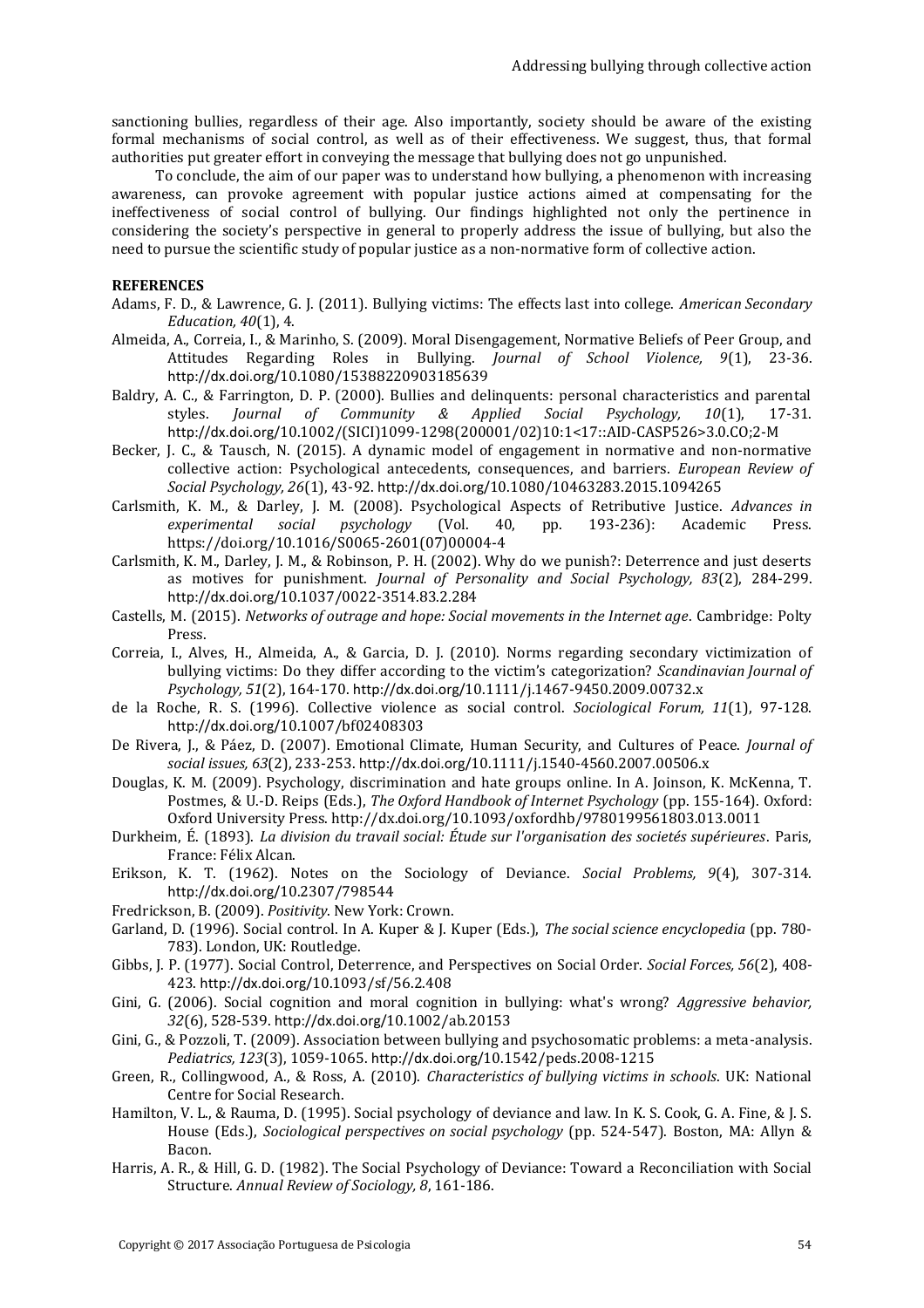- Hayes, A. F. (2013). *Introduction to mediation, moderation, and conditional process analysis: A regressionbased approach*: Guilford Press.
- Hymel, S., & Bonanno, R. A. (2014). Moral Disengagement Processes in Bullying. *Theory Into Practice, 53*(4), 278-285. http://dx.doi.org/10.1080/00405841.2014.947219
- Hymel, S., Rocke-Henderson, N., & Bonanno, R. A. (2005). Moral disengagement: A framework for understanding bullying among adolescents. In O. Aluede, A. G. McEachern, & M. C. Kenny (Eds.), *Peer victimization in schools: An international perspective* (Vol. 8, pp. 1-11). New Delhi: Kamla Raj Enterprises.
- Hymel, S., Schonert-Reichl, K. A., Bonnano, R., Vaillancourt, T., & Rocke Henderson, N. (2010). Bullying and morality. *Handbook of bullying in schools: An international perspective*, 101-118. http://dx.doi.org/ 10.4324/9780203864968
- Inverarity, J. (1980). Theories of the Political Creatian of Deviance: Legacies of Conflict Theory, Marx, and Durkheim. In P. Lauderdale (Ed.), *A political analysis of deviance* (pp. 175–219). Minneapolis: University of Minnesota Press.
- Javeline, D. (2003). The Role of Blame in Collective Action: Evidence from Russia. *American Political Science Review, 97*(01), 107-121. http://dx.doi.org/10.1017/S0003055403000558
- Jetten, J., & Hornsey, M. J. (2014). Deviance and dissent in groups. *Annual review of psychology, 65*, 461- 485. http://dx.doi.org/10.1146/annurev-psych-010213-115151
- Krug, E. G., Dahlberg, L. L., Mercy, J. A., Zwi, A. B., & Lozano, R. (2002). *World health report on violence and health*. Geneva: World Health Organization.
- Marques, A. G., Pinto, I. R., Leite, A. C., Randsley de Moura, G., Van Prooijen, J.-W., & Marques, J. M. (under review). "Your past counts": Perceived (il)legitimacy as a criterion for reacting to transgressive leaders.
- Marques, J. M., Abrams, D., Páez, D., & Hogg, M. A. (2001). Social categorization, social identification, and rejection of deviant group members. *Blackwell handbook of social psychology: Group processes*, 400-424. http://dx.doi.org/10.1002/9780470998458.ch17
- Marques, J. M., Abrams, D., Páez, D., & Martinez-Taboada, C. (1998). The role of categorization and ingroup norms in judgments of groups and their members. *Journal of Personality and Social Psychology, 75*(4), 976. http://dx.doi.org/10.1037/0022-3514.75.4.976
- Marques, J. M., Abrams, D., & Serôdio, R. G. (2001). Being better by being right: Subjective group dynamics and derogation of in-group deviants when generic norms are undermined. *Journal of Personality and Social Psychology, 81*(3), 436-447. http://dx.doi.org/10.1037/0022-3514.81.3.436
- Marques, J. M., & Páez, D. (2008). Dynamique de groupes subjective: un cadre théorique pour l'effet brebis galeuse. *Bilans et perspectives en psychologie sociale (Série nº 2, pp. 71-115). Grenoble: Presses Universitaires de Grenoble*.
- Marques, J. M., Yzerbyt, V. Y., & Leyens, J. P. (1988). The "black sheep effect": Extremity of judgments towards ingroup members as a function of group identification. *European Journal of Social Psychology, 18*(1), 1-16. http://dx.doi.org/10.1002/ejsp.2420180102
- Matos, M. G. d., Simões, C., Camacho, I., Reis, M., & Equipa-Aventura-Social. (2015). *A saúde dos adolescentes portugueses em tempos de recessão - Dados nacionais do estudo HBSC de 2014*. Lisboa: FMH/ Universidade de Lisboa.
- Obermann, M.-L. (2011). Moral Disengagement Among Bystanders to School Bullying. *Journal of School Violence, 10*(3), 239-257. http://dx.doi.org/10.1080/15388220.2011.578276
- Olweus, D. (1978). *Aggression in the schools: Bullies and whipping boys*. Washington, DC: Hemisphere Press (Wiley.
- Olweus, D. (1991). *Bully/victim problems among schoolchildren: Basic facts and effects of a school based intervention program* (Vol. 17). New Jersey: Lawrence Erlbaum Associates.
- Olweus, D. (1994). Bullying at School. In L. R. Huesmann (Ed.), *Aggressive Behavior: Current Perspectives* (pp. 97-130). Boston, MA: Springer US.
- Pinto, I. R., Marques, J. M., Levine, J. M., & Abrams, D. (2010). Membership status and subjective group dynamics: Who triggers the black sheep effect? *Journal of Personality and Social Psychology, 99*(1), 107-119. http://dx.doi.org/10.1037/a0018187
- Pinto, I. R., Marques, J. M., Levine, J. M., & Abrams, D. (in press). Membership role and Subjective Group Dynamics: Impact on evaluative intragroup differentiation and commitment to prescriptive norms. *Group Processes & Intergroup Relations*.
- Pinto, I. R., Marques, J. M., & Páez, D. (2015). National identification as a function of perceived social control: A subjective group dynamics analysis. *Group Processes & Intergroup Relations*. http://dx.doi.org/10.1177/1368430215577225